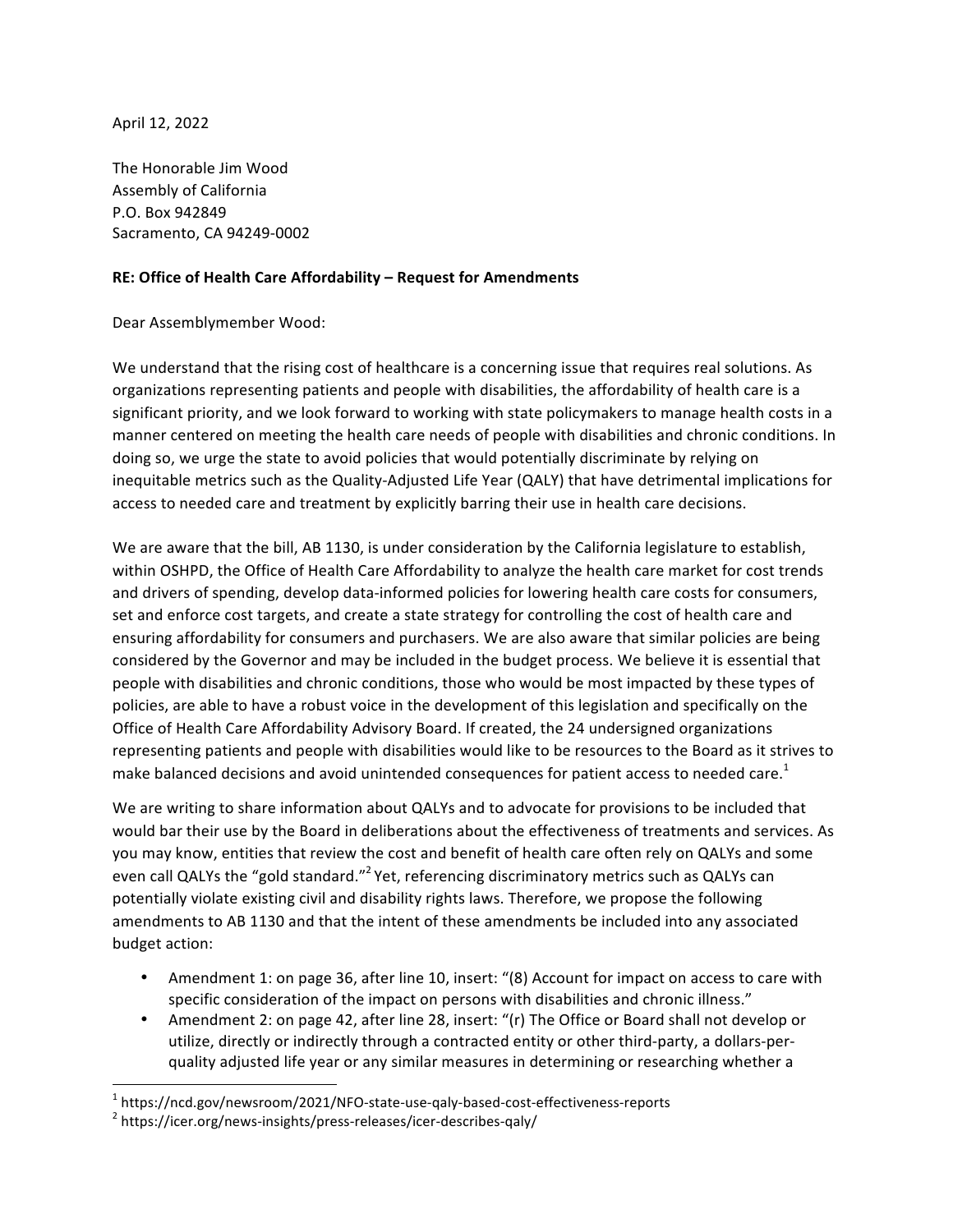particular health care treatment is cost-effective, appropriate payment amounts, or policies, targets, or programs."

QALY-based assessments assign a financial value to health improvements provided by a treatment that do not account for outcomes that matter to people living with the relevant health condition and that attribute a lower value to life lived with a disability. When applied to health care decision-making, the results can mean that people with disabilities and chronic illnesses, including older adults, are deemed not worth the cost to treat. We encourage you to review the report from the National Council on Disability, an independent federal agency, recommending that policymakers avoid referencing the QALY, clarifying that its use in public programs would be contrary to United States civil rights and disability policy.<sup>3</sup> Most recently, the National Council on Disability initiated work to review how states may be using QALYs and their implications for restricting access to care.<sup>4</sup>

The United States has a thirty-year, bipartisan track record of opposing the use of the QALY and similar discriminatory metrics and establishing appropriate legal safeguards to mitigate their use. Section 504 of the Rehabilitation Act ensures that people with disabilities will not be "excluded from participation in, be denied the benefits of, or otherwise be subjected to discrimination," under any program offered by any Executive Agency, including Medicare.<sup>5</sup> Title II of the Americans with Disabilities Act (ADA) extended this protection to programs and services offered by state and local governments.<sup>6</sup> Based on the ADA's passage in 1990, in 1992 HHS rejected a state waiver application because its reliance on QALYs and cost effectiveness standards would have violated the ADA and lead to discrimination against people with disabilities in determining the state's prioritized list of services.<sup>7</sup>

In 2010, the Affordable Care Act (ACA) stated that the Secretary of Health and Human Services (HHS) has no authority to deny coverage of items or services "solely on the basis of comparative effectiveness research" nor to use such research in a manner that would attribute a lower value to extending the lives of older adults, people with disabilities or people with a terminal illness.<sup>8</sup> Additionally, the ACA specifically prohibits QALYs and similar metrics from being used by HHS as a threshold to establish what type of health care is cost effective or recommended, as well as prohibiting their use as a threshold in Medicare to determine what is covered, reimbursed or incentivized.<sup>9</sup> Most recently, HHS reiterated in a final rule that it is a violation of section 504 of the Rehabilitation Act, the ADA, the Age Discrimination Act, and section 1557 of the ACA for state Medicaid agencies to use measures that would unlawfully discriminate on the basis of disability or age when designing or participating in VBP arrangements.<sup>10</sup>

We hope that you will engage patients and people with disabilities in your current process and bear in mind these legal protections under health and civil rights laws as you consider AB 1130 and other similar action. We appreciate the important work you are doing and stand ready to work with you on

 

 $^3$  National Council on Disability. (November 16, 2019). Quality-Adjusted Life Years and the Devaluation of Life with Disability. https://ncd.gov/sites/default/files/NCD\_Quality\_Adjusted\_Life\_Report\_508.pdf.

<sup>4</sup> https://ncd.gov/newsroom/2021/NFO-state-use-qaly-based-cost-effectiveness-reports <sup>5</sup>

 $5$  29 USC Sec 794, 2017. Accessed November 30, 2020.

 $6$  42 USC Sec 12131, 2017. Accessed November 30, 2020.

 $^7$  Sullivan, Louis. (September 1, 1992). Oregon Health Plan is Unfair to the Disabled. The New York Times.

 $\frac{8}{3}$  42 USC Sec 1320e, 2017. Accessed November 30, 2020.<br> $\frac{9}{3}$  42 USC Sec 1330e, 2017. Assessed November 30, 2030.

 $^9$  42 USC Sec 1320e, 2017. Accessed November 30, 2020.

 $10$  https://www.federalregister.gov/d/2020-12970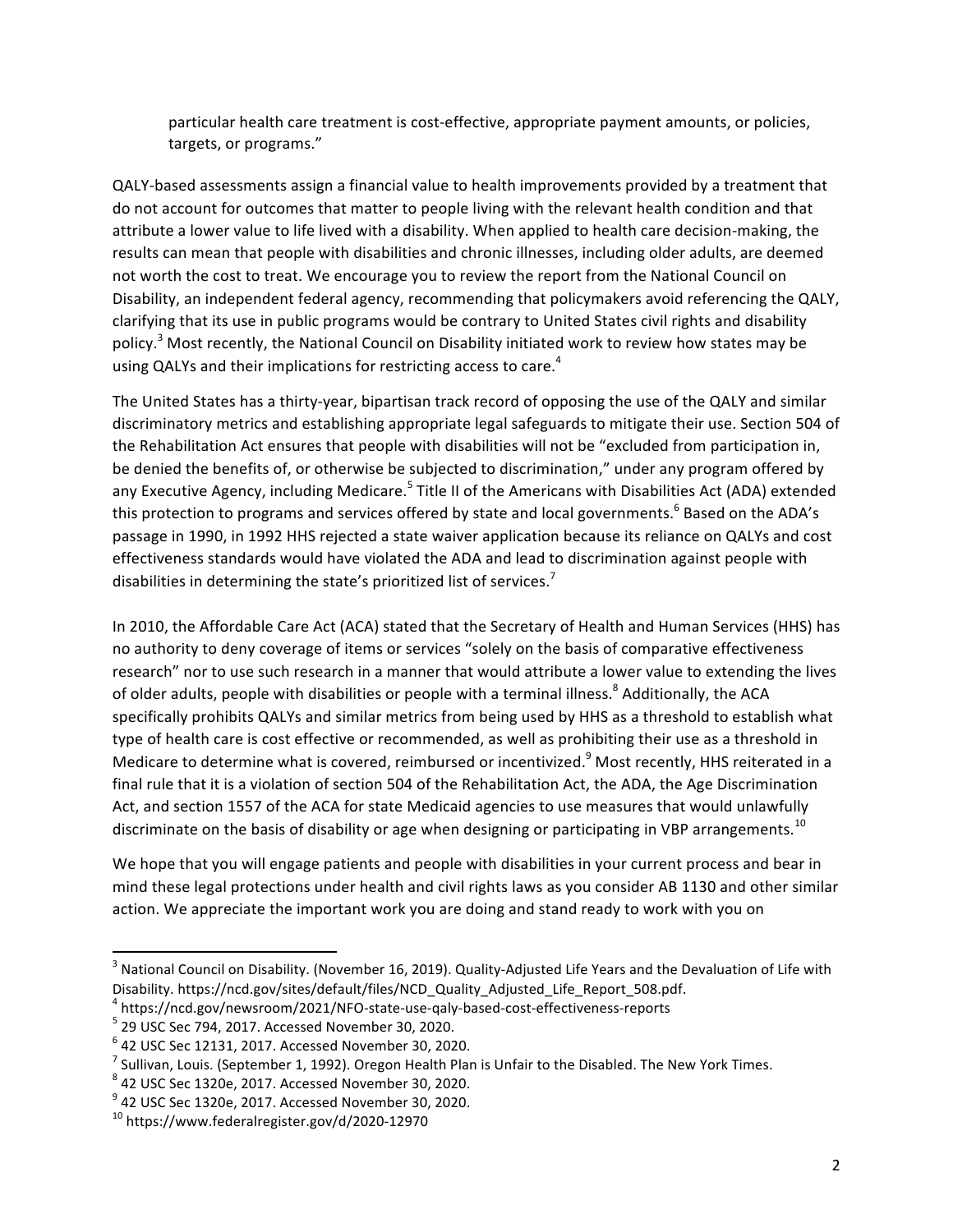appropriate policies that do not discriminate or limit access to needed care and treatment. We would be happy to discuss our concerns and the experiences of patients and people with disabilities. Please reach out to Siri Vaeth (svaeth@cfri.org) if you would like to discuss in more depth.

Sincerely,

Siri Vaeth, MSW Executive Director Cystic Fibrosis Research Institute svaeth@cfri.org

Kelly Barta **Sue Peschin** State Advocacy Manager **President** and CEO Allergy & Asthma Network **Alliance** for Aging Research kbarta@allergyasthmanetwork.org speschin@agingresearch.org

Eugenia Welch **Adrienne** Shapiro CEO **Founder** and CEO Alzheimer's San Diego **Axis** Axis Advocacy

Gunnar Esiason, MBA **Angela Ramirez Holmes** Angela Ramirez Holmes Boomer Esiason Foundation **Foundation** Founder/President Gunnar@Esiason.org Angela@calrare.org

Rhonda Smith **Executive Contract Contract Contract Contract Contract Contract Contract Contract Contract Contract Contract Contract Contract Contract Contract Contract Contract Contract Contract Contract Contract Contract** Executive Director **President & CEO** California Black Health Network California Chronic Care Coalition rsmith@cablackhealthnetwork.org lizhelms@chroniccareca.org

Carole Florman and Carole Florman and Carole Florman and Tulie Kornack Policy Fellow **Chief Strategy Officer** 

Desiree Magee **Example 20** and the Extra Emerson Founder **Chief Policy Officer** 

George Huntley **Example 20** Second Line and Second Line and Second Line and Second Line and Line and Line and Line and Line and Line and Line and Line and Line and Line and Line and Line and Line and Line and Line and Line CEO **Director** of Public Policy Diabetes Patient Advocacy Coalition **Disability Rights California** ghuntley@diabetespac.org Eric.Harris@disabilityrightsca.org

ewelch@alzsd.org adrienne@axisadvocacy.org

Exec. Vice President, Strategy & Advocacy CA Action Link for Rare Diseases (Cal Rare)

Cancer*Care* Cancer Care Center for Autism and Related Disorders cflorman@cancercare.org J.Kornack@centerforautism.com

Daphne's Lamp **Diabetes** Leadership Council desiree@daphneslamp.com ebemerson@diabetesleadership.org